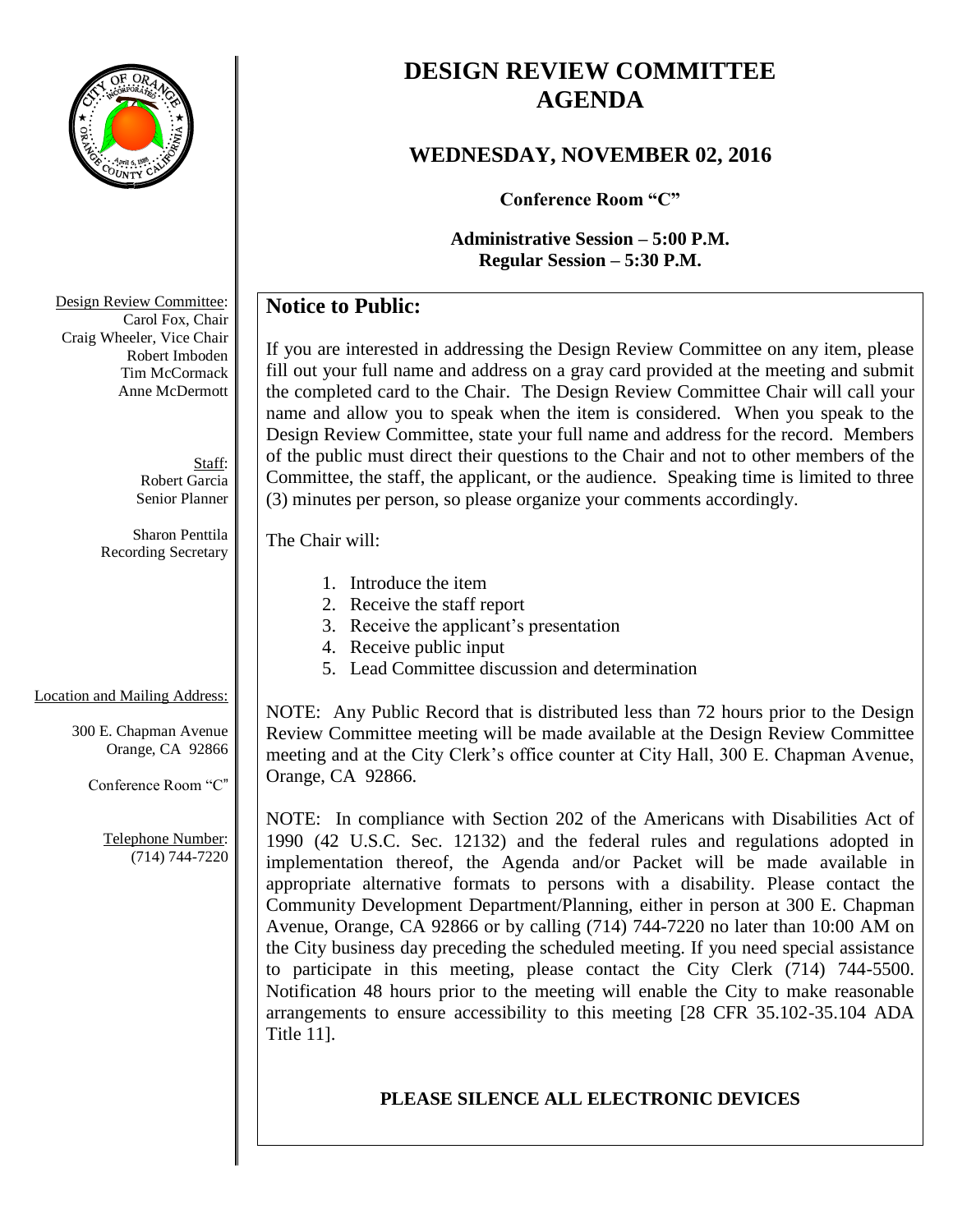The Committee holds an Administrative Session to receive general information from the staff and to conduct an initial review of Minutes of prior meetings. The Session is open to the public; however, no public testimony is taken and no decisions are made. Following the Administrative Session, the Regular Session will begin at 5:30 p.m.

- 1. Review of Agenda
- 2. Policy/Procedural Information
- 3. Review of Minutes: October 5, 2016

#### **Regular Session - 5:30 P.M.**

### CALL TO ORDER:

### ROLL CALL:

#### PUBLIC PARTICIPATION:

Opportunity for members of the public to address the Design Review Committee on matters not listed on the Agenda.

#### CONSENT ITEMS:

(1) APPROVAL OF MINUTES: October 5, 2016

All matters that are listed above as Consent Items are considered to be routine by the Design Review Committee and will be enacted by one motion. There will be no separate discussion of said items unless members of the Design Review Committee, staff, or the public request specific items to be removed from the Consent Items for separate action.

### AGENDA ITEMS:

#### Continued Items:

#### (2) DRC No. 4764-14 – The New Home Company (Marywood Site)

- [Final review of the entry design elements for the construction of](http://www.cityoforange.org/civicax/filebank/blobdload.aspx?BlobID=18454) 40 new detached two-story single-family residences at the former Marywood Pastoral Center.
- 2811 East Villareal Drive
- Staff Contact: Robert Garcia, 714-744-7231, rgarcia@cityoforange.org
- DRC Action: Final Determination

### (3) DRC No. [4831-15 Olson Co.](http://www.cityoforange.org/civicax/filebank/blobdload.aspx?BlobID=18455)

• The site lighting plan showing both the lighting and tree locations for the approved project consisting of 37 new townhomes in a one story overlay district.